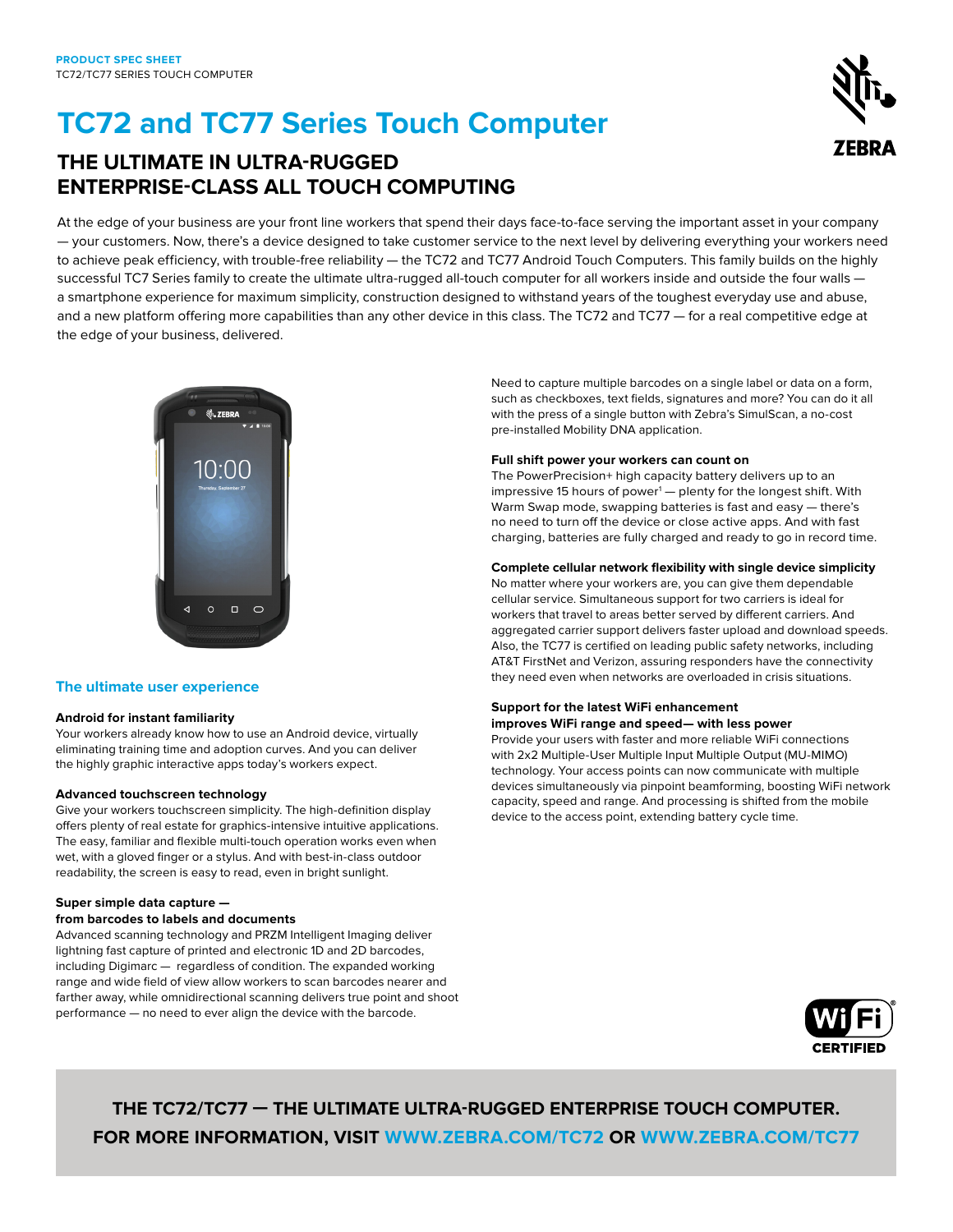#### **Bluetooth 5.0 for twice the speed and four times the range — with less power**

An extended range of 800 ft./240 m and data speeds up to 2 Mbps increase application flexibility and performance for Bluetooth peripherals, such as printers and headsets, while Bluetooth Low Energy reduces power requirements to extend battery cycle times.

#### **New 5 MP front-facing camera supports more advanced apps**

With the new front-facing camera, you get built-in support for the latest locationing technology, Visible Light Communication (VLC), which allows you to track the location of shoppers and workers using existing LED lighting infrastructure. Video calling improves service and productivity. Customers enjoy a more personal touch — and remote experts can see a repair in process to help onsite technicians resolve issues faster and increase first-time-fix rates.

#### **Ultra high-resolution photos and videos**

The 13 MP color rear camera captures highly detailed photos and videos — ideal for proof-of-condition/delivery/service, onsite technical support and more.

#### **The highest quality voice in its class**

With high-volume speakers and noise-cancellation technology, callers on both ends of every call can hear every word — even in the noisiest areas.

#### **Built to last**

#### **The ultimate in ultra-rugged proven design**

When it comes to use and abuse and demanding environmental conditions, the TC72/TC77 is at the top of its class. Built to handle 8 ft./2.4 m drops to concrete and 2,000 tumbles, with IP65 and IP68 sealing, this device is virtually waterproof, drop-proof, dust-proof and tumble-proof — workers can drop it, use it outdoors in the rain, snow, freezing cold or sweltering heat and still expect reliable operation. And the Corning Gorilla Glass touch panel and imager window bring maximum scratch-resistance and shatter-proofing to two of the most vulnerable device features — the display and lens eye.

#### **A platform to handle all your apps — today and tomorrow**

The ultra-powerful processor provides superior performance on all voice and data apps. You also get built-in support for future versions of Android, upgradable through Android R and future apps, such as artificial intelligence3.

#### **Maximize productivity with enterprise accessories**

Unlike consumer smartphones, a full suite of business-class accessories improve ease of use and management. A trigger handle makes scanning easier and unique ShareCradles that charge devices and batteries simplify backroom management. And with full backwards compatibility with TC70x/ TC75x accessories, you can cost-efficiently upgrade to advanced touch computing that will better serve your bottom line.

#### **Rich locationing support**

Easily implement locationing with support for many technologies, including VLC, Bluetooth 5.0 BLE and WiFi, plus Zebra's SmartLens and MPact Solutions.

# **Drive workforce productivity, efficiency and device value to a new level with powerful new Mobility DNA apps**

#### **WorryFree WiFi — dependably superior WiFi, delivered**

Provide every worker with the best possible WiFi connection, every minute of every shift. This free tool delivers near instant application response times, unmatched roaming performance, plus exceptional voice quality and network diagnostics — everything you need to leverage your WiFi network to increase workforce productivity and better serve customers.

#### **PowerPrecision Console — prevent aging batteries from reducing workforce productivity**

Identify and remove aging batteries from your battery pool with this free PC-based solution, before they impact workforce productivity and mobile device uptime.

# **End-to-end revolutionary control of the**  update process with LifeGuard<sup>™</sup> for Android™

Updating your enterprise-class Android mobile devices is often time-consuming, costly, complex and difficult to track. Now you can do it all with LifeGuard Analytics — free with your Zebra OneCare Support contract. See which updates are available along with priority and which devices are eligible for the update. Automatically update your devices over the air with the press of a button. And easily monitor and manage the status of updates in real time.

#### **Easily manage access to Google Mobile Services (GMS) with Restricted Mode**

StageNow's new Restricted Mode delivers an industry first — an easy way to simply click to deactivate Google Mobile Services (GMS) that come standard with the operating system — and reactivate should you need them down the road. StageNow is free and pre-loaded on every TC72/TC77.

### **The ultimate in device management options**

#### **Improve device value with Zebra's optional Visibility Services**

Get the device management data you need to take device uptime, operational efficiency and the return on investment to the next level with Zebra's optional Visibility Services. Asset Visibility Service (AVS) is an easy to use and easy to deploy solution that doesn't require an Enterprise Mobility Management (EMM) system. Operational Visibility Services (OVS) is a comprehensive device management solution that leverages and adds to the information in an EMM to help you get more value out of your Zebra mobile devices. Both services are options that are available through any Zebra OneCare support contract.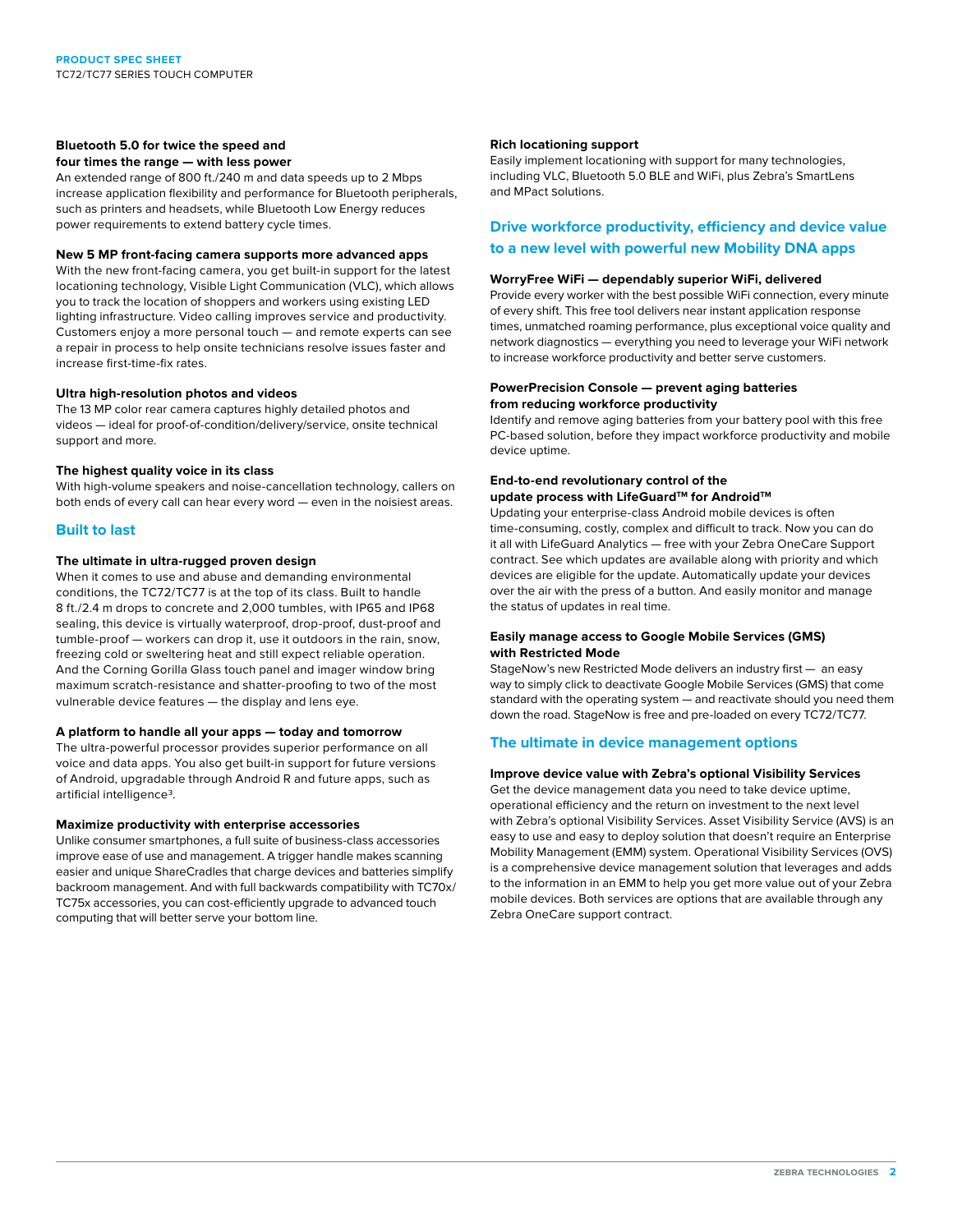# **TC72/TC77 Series Specifications**

| PHYSICAL CHARACTERISTICS           |                                                                                                                                                                                                                                    |  |
|------------------------------------|------------------------------------------------------------------------------------------------------------------------------------------------------------------------------------------------------------------------------------|--|
| <b>Dimensions</b>                  | 6.3 in. L x 3.3 in. W x 1.1 in. D<br>161 mm L x 84 mm W x 28 mm D                                                                                                                                                                  |  |
| Weight                             | 13.3 oz./376 g                                                                                                                                                                                                                     |  |
| Display                            | 4.7 in. High Definition (1280 x 720); exceptionally<br>bright, outdoor viewable; optically bonded to<br>touch panel                                                                                                                |  |
| <b>Imager Window</b>               | Corning Gorilla Glass                                                                                                                                                                                                              |  |
| Touchpanel                         | Dual mode capacitive touch with stylus, finger<br>or gloved fingertip input (conductive stylus sold<br>separately); Screen Protector and Rain modes;<br>Corning Gorilla Glass                                                      |  |
| <b>Backlight</b>                   | LED backlight                                                                                                                                                                                                                      |  |
| Power                              | Li-Ion 3.7 V, 4620 mAh. PowerPrecision/<br>PowerPrecision+: Improved battery technology<br>for longer cycle times and real-time visibility into<br>battery metrics for better battery management                                   |  |
| <b>Expansion Slot</b>              | User accessible MicroSD with 32 GB SDHC and up<br>to 256 GB SDXC                                                                                                                                                                   |  |
| <b>SIM</b>                         | TC77 only; 2 Nano SIM slots<br>(Dual SIM, Dual Stand-by - EU Only)                                                                                                                                                                 |  |
| Network<br>Connections             | TC72: WLAN, WPAN (Bluetooth)<br>TC77: WWAN (cellular, WLAN (WiFi), WPAN<br>(Bluetooth); USB 2.0 High Speed (host and client)                                                                                                       |  |
| <b>Notification</b>                | Audible tone; multi-color LEDs; vibration                                                                                                                                                                                          |  |
| Keypad                             | On-screen keypad and Enterprise Keyboard                                                                                                                                                                                           |  |
| <b>Voice and Audio</b>             | Three microphone support with noise<br>cancellation; vibrate alert; speaker; Bluetooth<br>wireless headset support, high quality speaker<br>phone; PTT headset support; cellular circuit switch<br>voice; HD Voice                 |  |
| <b>PERFORMANCE CHARACTERISTICS</b> |                                                                                                                                                                                                                                    |  |
| CPU                                | Qualcomm Snapdragon™ 660 octa-core, 2.2 GHz                                                                                                                                                                                        |  |
| <b>Operating System</b>            | TC72: Android 9 Pie; OS upgradeable<br>through Android R <sup>2</sup><br>TC77: Android 8.1 Oreo; OS upgradeable<br>through Android R <sup>2</sup><br>Both with Zebra's Restricted Mode for control over<br>GMS and other services. |  |
| Memory                             | 4 GB RAM/32 GB Flash pSLC                                                                                                                                                                                                          |  |
| <b>Internet Protocol</b>           | IPv4 and IPv6                                                                                                                                                                                                                      |  |
| <b>USER ENVIRONMENT</b>            |                                                                                                                                                                                                                                    |  |
| Operating Temp.                    | -4° F to 122° F/-20° C to 50° C                                                                                                                                                                                                    |  |
| Storage Temp.                      | -40°F to 158°F/-40°C to 70°C                                                                                                                                                                                                       |  |
| Humidity                           | 5% to 90% non-condensing                                                                                                                                                                                                           |  |
| <b>Drop Specifications</b>         | Multiple 6 ft./1.8 m drop to concrete across full<br>operating temperature range, multiple 8 ft./2.4 m drop<br>to concrete at room temperature per MIL-STD 810G                                                                    |  |
| <b>Tumble Specification</b>        | 2,000 3.2 ft./1.0 m tumbles; meets and exceeds IEC<br>tumble specifications                                                                                                                                                        |  |
| Sealing                            | IP65 and IP68 per applicable IEC sealing specifications                                                                                                                                                                            |  |
| Vibration                          | 4 g's PK Sine (5 Hz to 2 kHz); 0.04 g 2/Hz Random<br>(20 Hz to 2 kHz); 60 minute duration per axis, 3 axis                                                                                                                         |  |
| <b>Thermal Shock</b>               | -40° F to 158° F/-40° C to 70° C rapid transition                                                                                                                                                                                  |  |
| Electrostatic<br>Discharge (ESD)   | +/-15kVdc air discharge; +/-8kVdc direct discharge;<br>+/-8kVdc indirect discharge                                                                                                                                                 |  |

| <b>INTERACTIVE SENSOR TECHNOLOGY (IST)</b>   |                                                                                                                                                                                                                                                                                                                    |  |
|----------------------------------------------|--------------------------------------------------------------------------------------------------------------------------------------------------------------------------------------------------------------------------------------------------------------------------------------------------------------------|--|
| <b>Light Sensor</b>                          | Automatically adjusts display backlight brightness                                                                                                                                                                                                                                                                 |  |
| <b>Motion Sensor</b>                         | eCompass, 3-axis Gyro, 3-axis accelerometer                                                                                                                                                                                                                                                                        |  |
| Atmospheric<br><b>Pressure Sensor</b>        | Yes, TC77 only                                                                                                                                                                                                                                                                                                     |  |
| <b>DATA CAPTURE</b>                          |                                                                                                                                                                                                                                                                                                                    |  |
| Scanning                                     | SE4750 imager (1D and 2D); extraordinary range:<br>Scan range - Code 39 barcode:<br>20 Mil: 1.6 in to 36.3 in/4.1 cm to 92.2 cm<br>3 Mil: 2.8 in to 6.2 in/7.1 cm to 15.9 cm<br>Digimarc Symbology support                                                                                                         |  |
| Camera                                       | Front - 5MP fixed focus<br>Rear - 13 MP autofocus; f/2.4 aperture; flash LED<br>generates balanced white light; supports Torch<br>mode; 4K video with image stabilization                                                                                                                                          |  |
|                                              | Camera supports barcode scanning                                                                                                                                                                                                                                                                                   |  |
| <b>NFC</b>                                   | ISO 14443 Type A and B; F; FeliCa and ISO 15693<br>cards; P2P mode and Card Emulation via Host<br>SAM support for Calypso, Felica and Mifare technology<br>TC77 only: Dual SAM support on TC77 SAM SKU                                                                                                             |  |
| WIRELESS WAN DATA AND VOICE COMMUNICATIONS   |                                                                                                                                                                                                                                                                                                                    |  |
| TC77 Only:<br><b>Radio Frequency</b><br>Band | Supports VoLTE, Carrier Aggregation up to 3DL CA<br>AT&T FirstNet Ready certification<br>Verizon PNTM certification<br>LTE FDD: 700/800/850/900/1800/1900/<br>AWS/2100/2600 (28,13,14,12,17/19,20/5,26/8/3/2,<br>25/4,66/1/7);<br>LTE TDD: 1900/2300/2500 (39/40/41,38);<br>UMTS/HSPA/HSPA+: 850/900/AWS/1900/2100 |  |
|                                              | (5/8/4/2/1);<br>GSM/GPRS/EDGE: 850/900/1800/1900                                                                                                                                                                                                                                                                   |  |
| <b>GPS</b>                                   | TC77 only: Autonomous, Assisted GPS (A-GPS);<br>Navstar; GLONASS; Gallileo; BeiDou                                                                                                                                                                                                                                 |  |
| <b>WIRELESS LAN</b>                          |                                                                                                                                                                                                                                                                                                                    |  |
| Radio                                        | IEEE 802.11 a/b/g/n/ac/d/h/i/r/k/v <sup>3</sup> /w; Wi-Fi <sup>™</sup><br>certified; IPv4, IPv6, 2x2 MU-MIMO                                                                                                                                                                                                       |  |
| Data Rates                                   | 5GHz: 802.11a/n/ac - up to 866.7 Mbps<br>2.4GHz: 802.11b/g/n - up to 300 Mbps                                                                                                                                                                                                                                      |  |
| <b>Operating Channels</b>                    | Channel 1-13 (2412-2472 MHz); Channel 36-165<br>(5180-5825 MHz)<br>Channel Bandwidth: 20, 40, 80 MHz<br>Actual operating channels/ frequencies and<br>bandwidths depend on regulatory rules and<br>certification agency                                                                                            |  |
| Security and<br>Encryption                   | WEP (40 or 104 bit); WPA/WPA2 Personal (TKIP,<br>and AES); WPA/WPA2 Enterprise (TKIP and AES)<br>- EAP-TTLS (PAP, MSCHAP, MSCHAPv2), EAP-TLS,<br>PEAPv0-MSCHAPv2, PEAPv1-EAP-GTC and<br>LEAP.EAP-PWD                                                                                                               |  |
| Multimedia                                   | Wi-Fi Multimedia™ (WMM) and WMM-PS                                                                                                                                                                                                                                                                                 |  |
| <b>WIRELESS LAN (CONTINUED)</b>              |                                                                                                                                                                                                                                                                                                                    |  |
|                                              |                                                                                                                                                                                                                                                                                                                    |  |

### **TC72/TC77 Series vertical markets and applications:**

#### **RETAIL**

- <sup>9</sup>rice audits/changes
- Store receiving nventory
	- management
	- /oice
	- communications • Line busting
	- sset management
	- Click & collect

## **MANUFACTURING**

- Order/returns processing
- Proof of delivery
- Route optimization
- nventory management
- Planogram
- compliance Fechnical documentation
- access (schematics/ raining guides) • Customer service
- Work order
- management /oice
- communications

#### **TRANSPORTATION & LOGISTICS**

- Last mile delivery <sup>2</sup>ackage/pallet track
- and trace Proof of delivery/
- pickup (signature/ photo)
- Route optimization • Fleet management
- <sup>2</sup>ayment collection
- **Electronic driver** ogging
- n-cab telematics monitoring
- Voice communications

# **WAREHOUSE**

- 
- Picking/put-away • Warehouse
- management
- Returns processing • EDI transactions
- Voice
- communications

#### **GOVERNMENT AND PBLIC SAFETY**

- eCitation
- **Situational**
- awareness
- Communication and collaboration
- Asset management

*Continued on page 4*